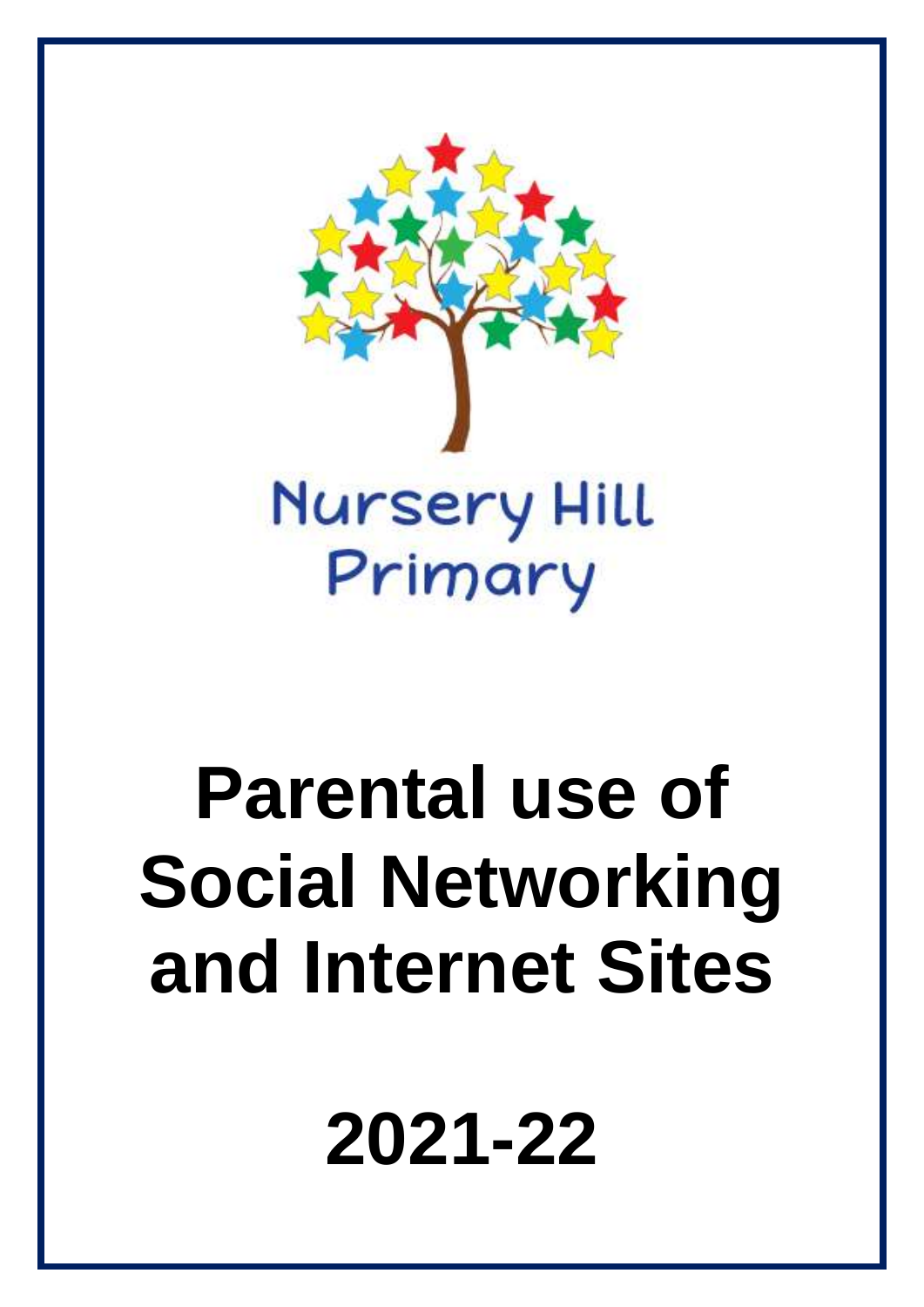### **Overview**

Social networking sites such as Facebook and Twitter are now widely used. This type of media allows people to communicate in ways that were not previously possible. However, such sites can be inappropriately used by some as a means of expressing negative or offensive views about schools and their staff. This document sets out this School's approach to parental use of such sites and sets out the procedures we will follow and action we may take when we consider that parents have used such facilities inappropriately. When we have referred to "parent" in this document, we also include carers; relatives; or anyone associated with the School.

## **Objectives**

The purpose of this policy is to:

- Encourage social networking sites to be used in a beneficial and positive way by parents;
- Safeguard pupils, staff and anyone associated with the school from the negative effects of social networking sites;
- Safeguard the reputation of the School from unwarranted abuse on social networking sites;
- Clarify what the School considers to be appropriate and inappropriate use of social networking sites by parents;
- Set out the procedures the School will follow where it considers parents have inappropriately or unlawfully used social networking sites to the detriment of the School, its staff or its pupils, and anyone else associated with the School; and
- Set out the action the School will consider taking if parents make inappropriate use of social networking sites.

#### **Appropriate use of social networking sites by parents**

Social networking sites have potential to enhance the learning and achievement of pupils and enable parents to access information about the School and provide feedback efficiently and easily. In addition, the School recognises that many parents and other family members will have personal social networking accounts, which they might use to discuss/share views about school issues with friends and acquaintances. As a guide, individuals should consider the following prior to posting any information on social networking sites about the School, its staff, its pupils, or anyone else associated with the School:

- Is the social networking site the appropriate channel to raise concerns, give this feedback or express these views?
- Would private and confidential discussions with the School be more appropriate? e.g. if there are serious allegations being made/concerns being raised. Social media/internet sites should not be used to name individuals and make abusive comments about those people. Please contact the school to discuss any concerns you may have.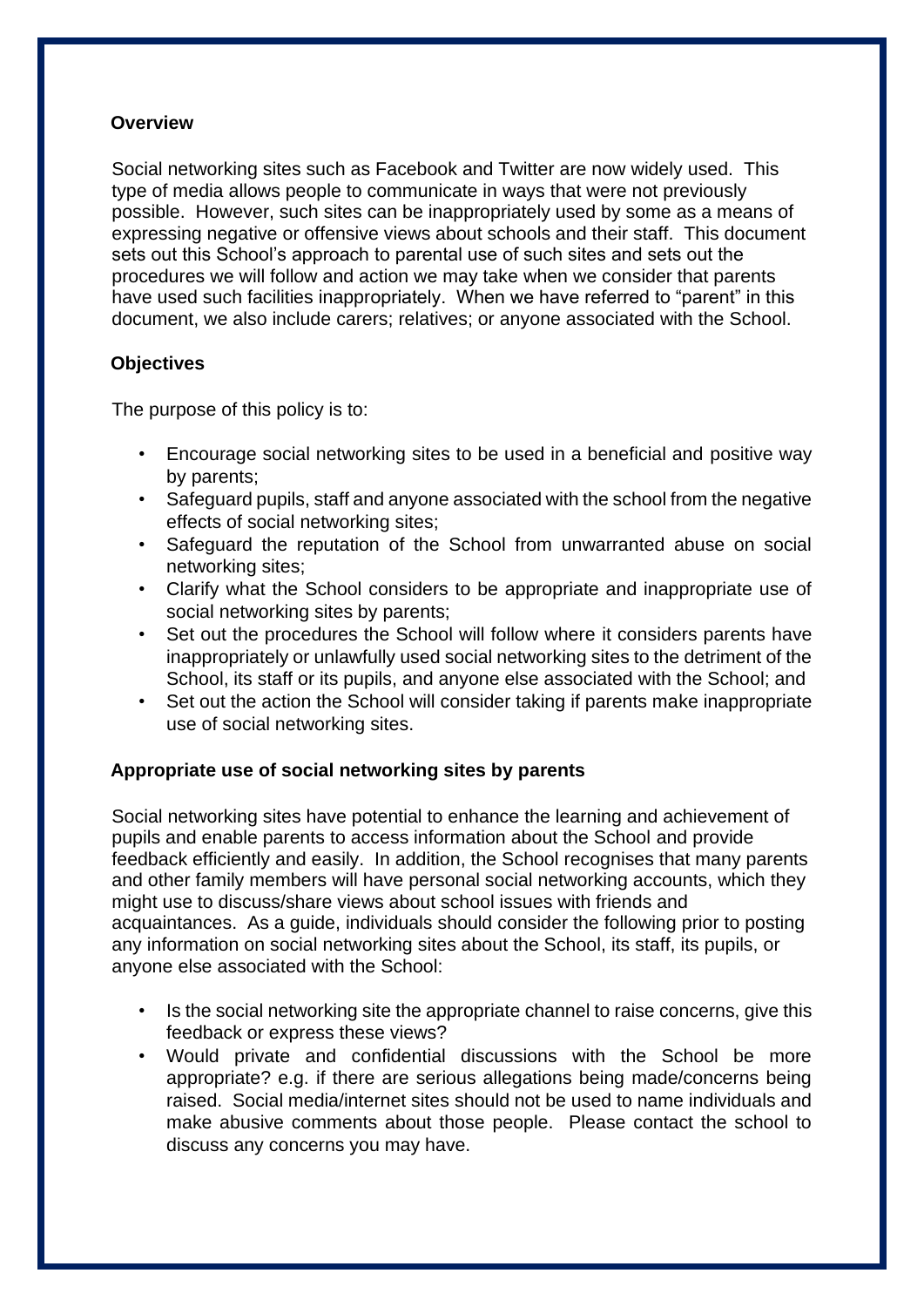- Are such comments likely to cause emotional or reputational harm to individuals which would not be justified, particularly if the School has not yet had a chance to investigate a complaint?
- The reputational impact that the posting of such material may have to the School; any detrimental harm that the School may suffer as a result of the posting; and the impact that such a posting may have on pupils' learning.

#### **Inappropriate use of social networking sites by parents**

Although social networking sites may appear to be the quickest and easiest way to express frustrations or concerns about the School (and those associated with it), it is rarely appropriate to do so. Other channels, such as a private and confidential discussion with the School, or using the School's formal complaints process are much better suited to this.

The School considers the following examples to be inappropriate uses of social networking sites. (This list is non-exhaustive and intended to provide examples only):

- Making allegations about staff or pupils at the School/cyber-bullying;
- Making complaints about the School/staff at the School;
- Making defamatory statements about the School or staff at the School;
- Posting negative/offensive comments about specific pupils/staff at the School;
- Posting racist comments;
- Posting comments which threaten violence.

Parents should also ensure that their children are not using social networking/internet sites in an inappropriate manner. It is expected that parents/carers explain to their children what is acceptable to post online. Parents/carers are also expected to monitor their children's online activity, including in relation to their use of social media.

#### **Procedure the School will follow if inappropriate use continues**

The School will always try to deal with concerns raised by parents in a professional and appropriate manner and understands that parents may not always realise when they have used social networking sites inappropriately. Therefore, as a first step, the School will usually discuss the matter with the parent to try and resolve the matter and to ask that the relevant information be removed from the social networking site in question. If the parent refuses to do this and continues to use social networking sites in a manner the School considers inappropriate, the School will consider taking the following action:

- Take legal advice and/or legal action where the information posted is defamatory in any way or if the circumstances warrant this;
- Set out the School's concerns to you in writing, giving you a warning and requesting that the material in question is removed;